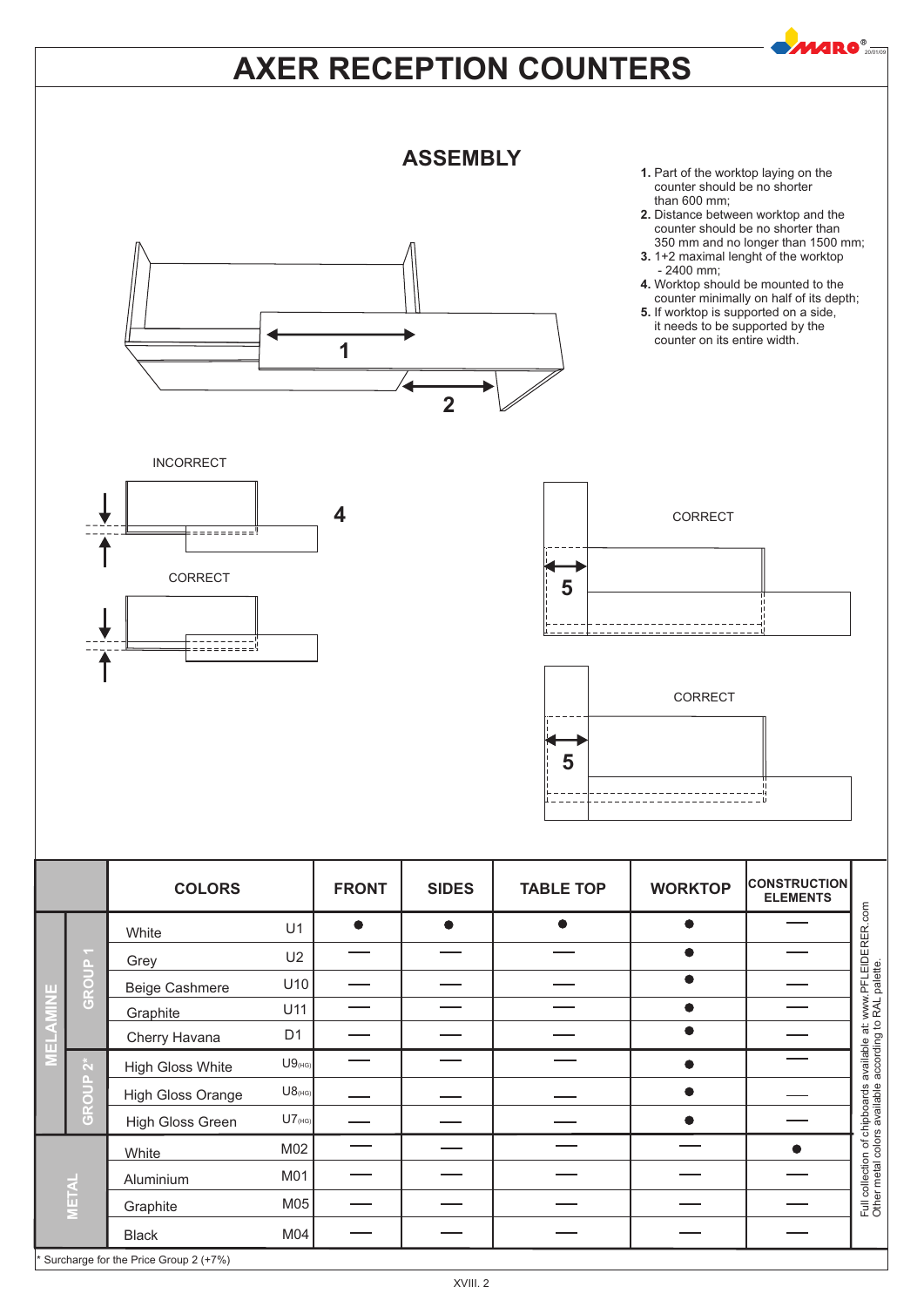# **AXER RECEPTION COUNTERS**

**MARO**®



## **MATERIAL / CONSTRUCTION**

**FRONT:**

High quality 25 mm, E1 chipboard, coated with melamine resin on both sides, 2 mm plastic edge with a radius of 3 mm; **TABLE TOP:**

High quality 25 mm, E1 chipboard, coated with melamine resin on both sides, 2 mm plastic edge with a radius of 3 mm; Table top height - 740 mm;

Monitor shelf - as an OPTION; Cable outlet - as an OPTION;

**SIDES:**

High quality 25 mm, E1 chipboard, coated with melamine resin on both sides, 2 mm plastic edge with a radius of 3 mm; Front + sides available in white U1 color ONLY;

### **PLINTH AND DECORATIVE STRIP:**

Counter with L-type worktop has illuminated plinth - as STANDARD;

U-type worktop has leveling feet;

Polished steel decorative strip - as STANDARD; Polished steel inscription in one of three languages - as an OPTION;

**WORKTOP:**

High quality 36 mm, E1 chipboard, coated with melamine resin on both sides, 2 mm plastic edge with a radius of 3 mm; Plates have beveled edges that are connected together; **NOTE:**

Worktop needs to be affixed to the counter. Position can be freely chosen within the minimal criteria stated below.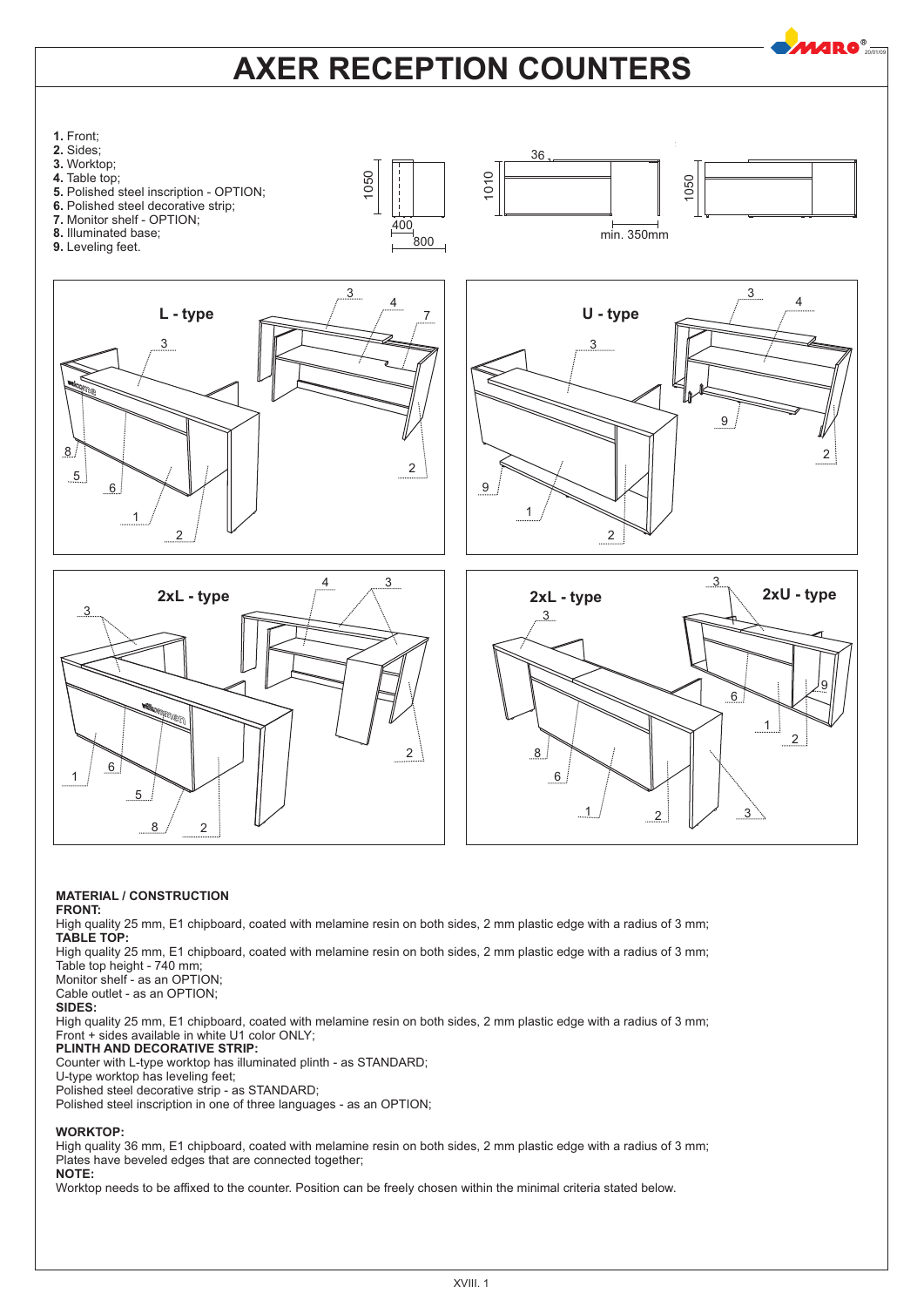| <b>MARO</b> <sup>®</sup><br><b>AXER RECEPTION COUNTERS</b> |                                                                                                                       |                      |                                                             |                                                    |                |                                           |  |
|------------------------------------------------------------|-----------------------------------------------------------------------------------------------------------------------|----------------------|-------------------------------------------------------------|----------------------------------------------------|----------------|-------------------------------------------|--|
| <b>COUNTERS</b>                                            |                                                                                                                       | LENGHT<br>(MM)       | <b>CODE</b><br><b>NET</b><br><b>WORKTOP</b><br><b>PRICE</b> |                                                    | LENGHT<br>(MM) | <b>CODE</b><br><b>NET</b><br><b>PRICE</b> |  |
| 1. L-type counter<br>$H = 1010$ mm<br>$D = 800$ mm         |                                                                                                                       | 1600                 | <b>MXL16</b>                                                | 3. L-type worktop<br>$H = 1050$ mm<br>$D = 400$ mm | 1400           | MYL14                                     |  |
|                                                            |                                                                                                                       |                      |                                                             |                                                    | 1600           | <b>MYL16</b>                              |  |
|                                                            |                                                                                                                       | 1800<br><b>MXL18</b> |                                                             | 1800                                               | MYL18          |                                           |  |
|                                                            |                                                                                                                       |                      |                                                             |                                                    | 2000           | <b>MYL20</b>                              |  |
|                                                            |                                                                                                                       | 2000                 |                                                             |                                                    | 2200           | <b>MYL22</b>                              |  |
|                                                            |                                                                                                                       |                      | <b>MXL20</b>                                                |                                                    | 2400           | MYL24                                     |  |
| 2. U-type counter<br>$H = 1010$ mm                         |                                                                                                                       | 1600<br><b>MXU16</b> |                                                             | 4. U-type worktop<br>$H = 1050$ mm<br>$D = 400$ mm | 1400           | <b>MYU14</b>                              |  |
|                                                            | $D = 800$ mm                                                                                                          |                      |                                                             |                                                    | 1600           | <b>MYU16</b>                              |  |
|                                                            |                                                                                                                       | 1800                 | <b>MXU18</b>                                                |                                                    | 1800           | <b>MYU18</b>                              |  |
|                                                            |                                                                                                                       |                      |                                                             |                                                    | 2000           | <b>MYU20</b>                              |  |
|                                                            |                                                                                                                       | <b>MXU20</b><br>2000 |                                                             |                                                    | 2200           | <b>MYU22</b>                              |  |
|                                                            |                                                                                                                       |                      |                                                             |                                                    | 2400           | <b>MYU24</b>                              |  |
|                                                            | <b>Welcome inscription</b><br>choice of position - right or left (from front perspective),<br>please specify language |                      |                                                             | witamy<br>welcome<br>willkommen                    | $H = 110$      |                                           |  |
| <b>SURCHARGES</b>                                          | <b>Monitor shelf</b><br>choice of position - right, left or center<br>(from sitting person's perspective)             |                      |                                                             |                                                    | 520 x 200      |                                           |  |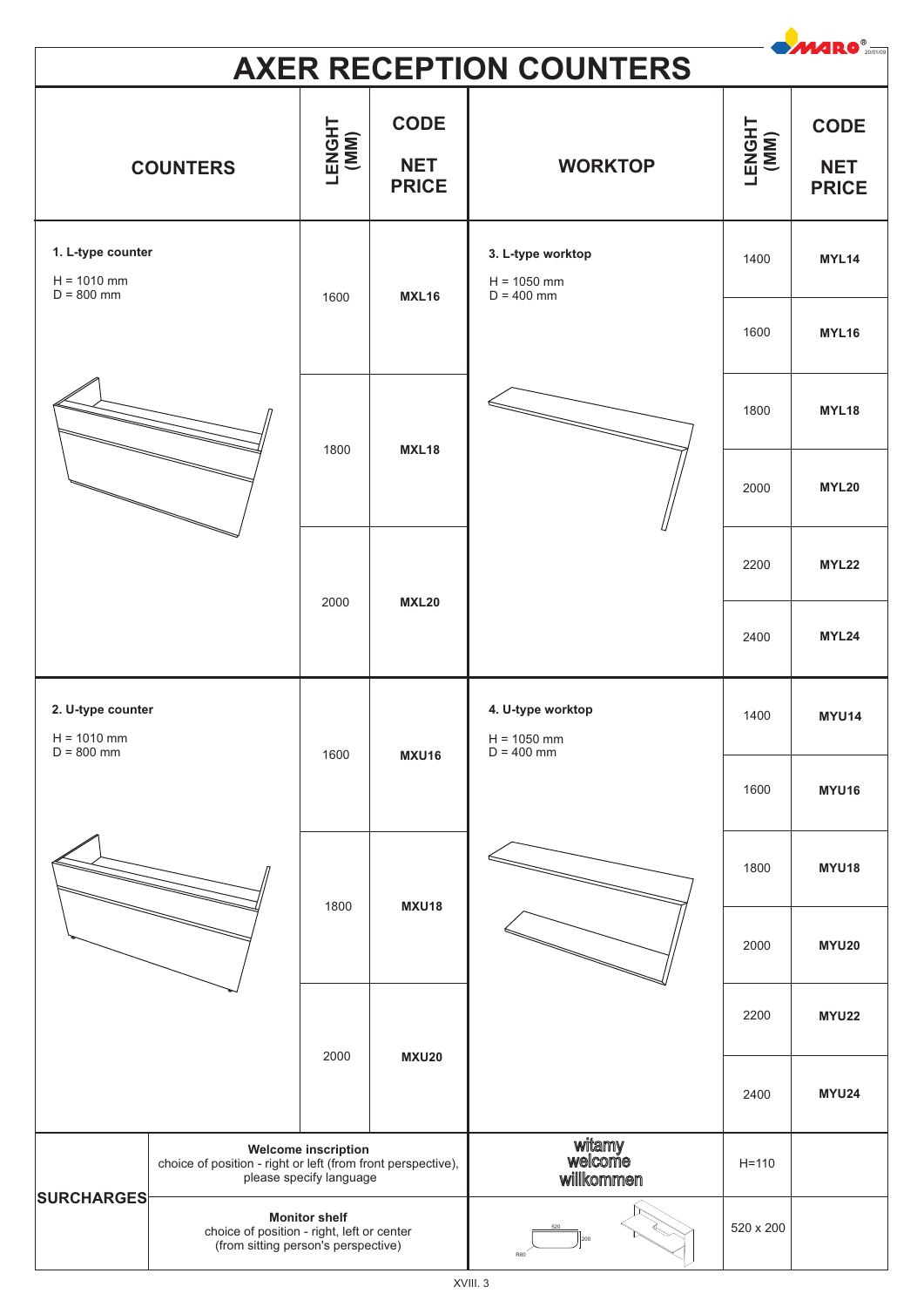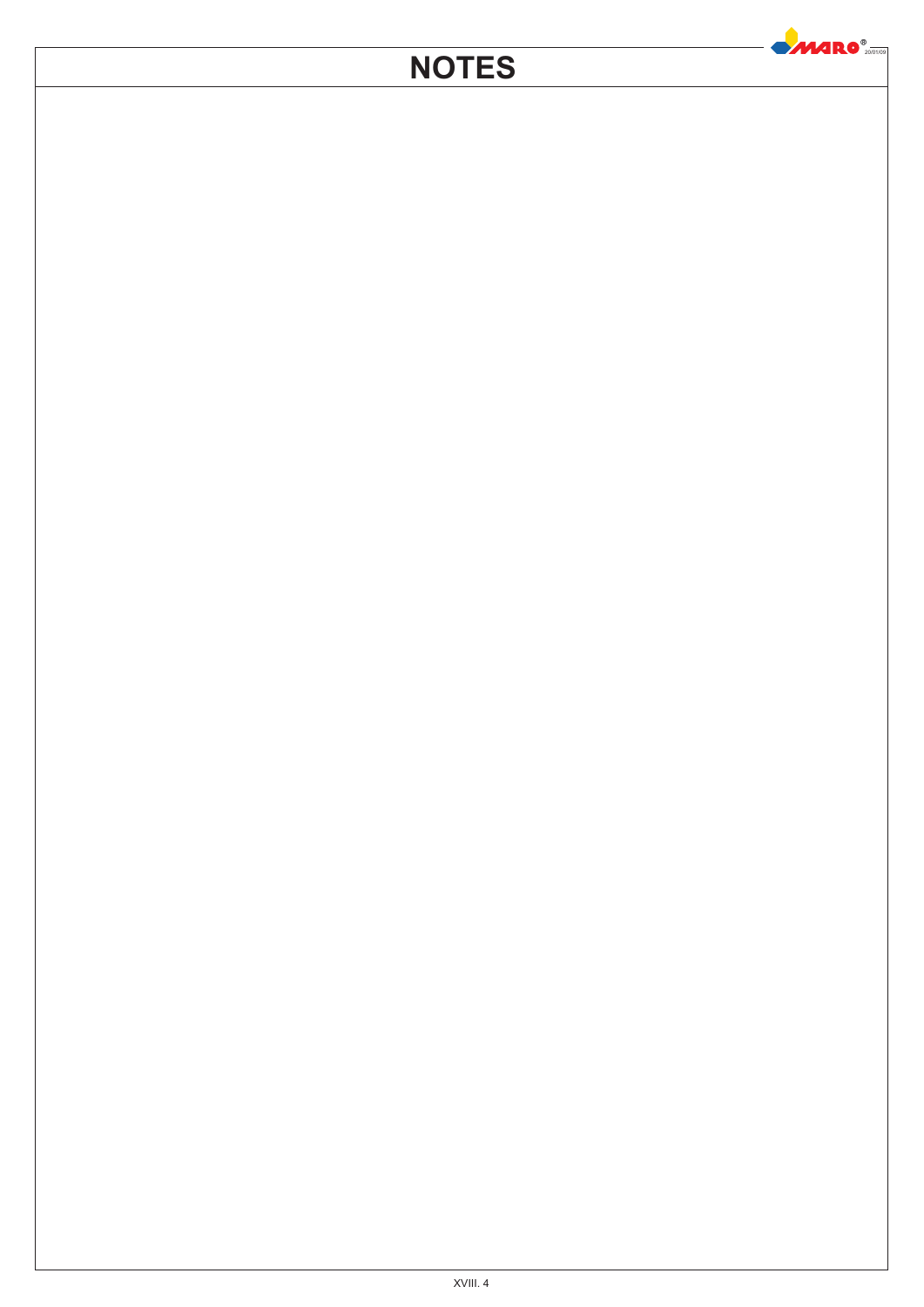# **NIVERO RECEPTION COUNTERS**

 $20^{\circ}$ 



## **MATERIAL / CONSTRUCTION KONSTRUKCJA**

**FRONT:**

High quality 18 mm, E1 chipboard, coated with melamine resin on both sides, 2 mm plastic edge with a radius of 3 mm; **TABLE TOP:**

High quality 25 mm, E1 chipboard, coated with melamine resin on both sides, 2 mm plastic edge with a radius of 3 mm; Table top height - 780 mm;

Monitor shelf as - as an OPTION; Cable outlet - as an OPTION;

**SIDE PANELS:**

Side panels 12 mm thick;

From the inside of the counter, there are integrated shelves on the table top and cabinets below the table top on both sides; **DECORATIVE STRIP:**

Polished steel decorative strip - STANDARD;

Polished steel inscription - OPTION available for counters 2200 mm or 2400 mm;

## **WORKTOP:**

Integrated cool white LED illumination - as STANDARD;

Choice of position - left, middle, right (middle as standard).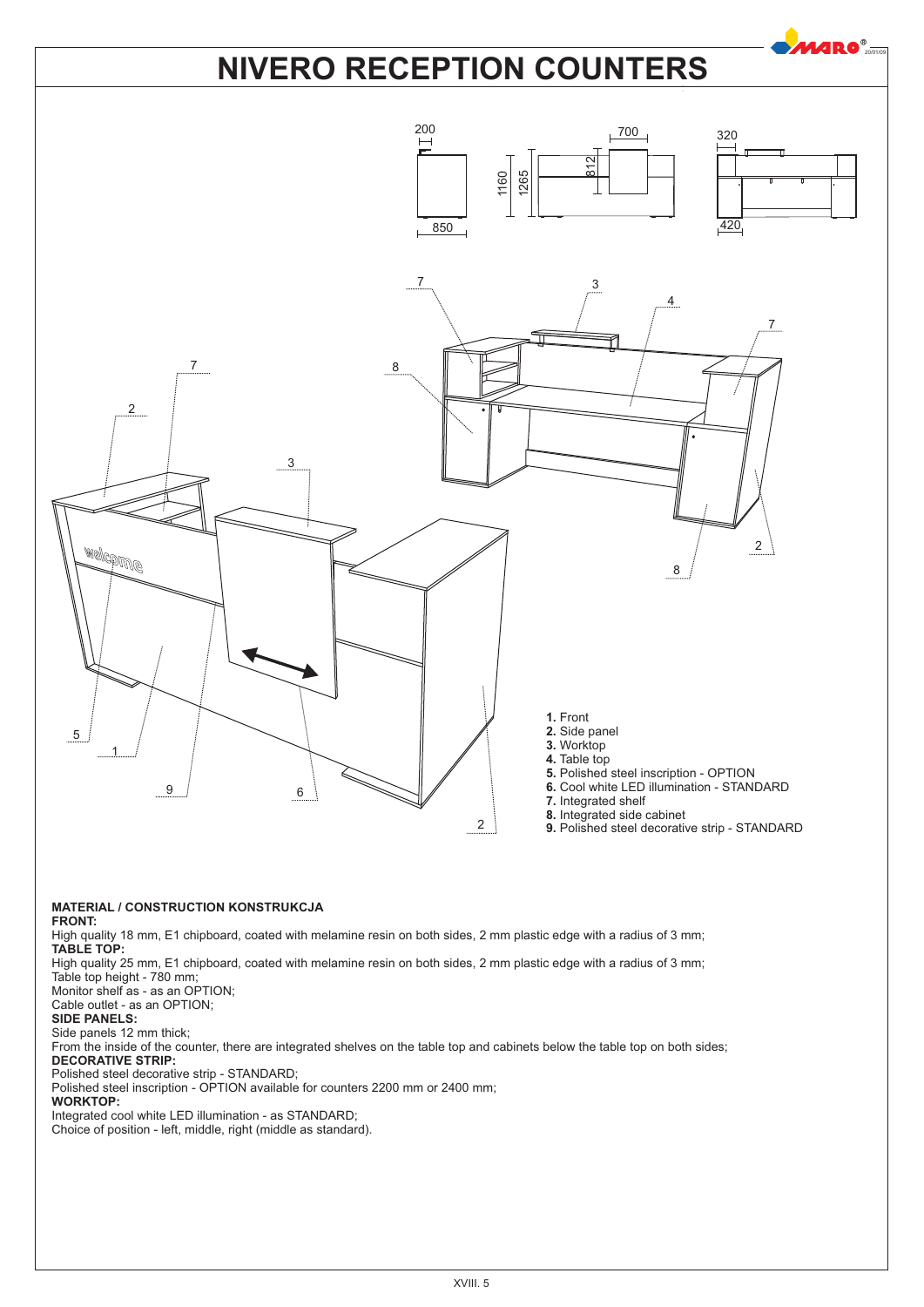#### $\bullet$ *MARO*® **NIVERO RECEPTION COUNTERS METAL** COLORS | FRONT | SIDES | TABLE TOP | WORKTOP | CONSTRUCTION **FRONT TABLE TOP WORKTOP White** U1  $\bullet$  $\bullet$  $\bullet$  $\bullet$ U2  $\bullet$  $\bullet$ Grey  $\overline{\bullet}$  $\bullet$ **Graphite** U<sub>11</sub>  $\bullet$ D10  $\bullet$  $\bullet$ Walnut Maroni **GROUP 1**  $\bullet$  $\bullet$ D<sub>7</sub> Light Maple Oak Napolitano D<sub>3</sub>  $\bullet$  $\bullet$ **MELAMINE** Full collection of chipboards available at: www.PFLEIDERER.com<br>Other metal colors available according to RAL palette. D<sub>2</sub> Beech  $\bullet$  $\overline{\phantom{0}}$  $\overline{\phantom{0}}$  $\bullet$  $\overline{\phantom{0}}$  $\overline{\phantom{0}}$ Full collection of chipboards available at: www.PFLEIDERER.com D<sub>1</sub>  $\bullet$  $\bullet$ Cherry Havana High Gloss White  $\bullet$  $U9$ <sub>(HG</sub>) Other metal colors available according to RAL palette.High Gloss Orange  $U8_{\text{HG}}$  $\bullet$ **GROUP 2\*** High Gloss Green  $U7$ <sub>(HG</sub>)  $\bullet$  $\overline{\phantom{0}}$ DR4 Scandinavian Oak  $\bullet$  $\bullet$  $\bullet$  $\overline{\phantom{a}}$  $\overline{\phantom{a}}$ DR<sub>1</sub>  $\bullet$ Walnut Madison  $\overline{\phantom{0}}$  $\bullet$  $\frac{1}{2}$ D<sub>R2</sub>  $\bullet$ Chestnut Fumo **White** M02  $\bullet$ **METAL**  $\bullet$ Aluminium M01 **Graphite** M05  $\bullet$  $\bullet$ M04  $\overbrace{\phantom{aaaaa}}$ Black  $\overline{\phantom{0}}$  $\overline{\phantom{a}}$

\* Surcharge for the Price Group 2 (+7%)

|                                              | <b>COUNTER</b>                                                                                                                                               | <b>LENGHT (MM)</b>              | <b>CODE</b>  | <b>NET PRICE</b> |
|----------------------------------------------|--------------------------------------------------------------------------------------------------------------------------------------------------------------|---------------------------------|--------------|------------------|
| $H = 1265$ mm (with worktop)<br>$D = 850$ mm |                                                                                                                                                              | 1800                            | <b>NI 01</b> |                  |
| <b>Melcollule</b>                            |                                                                                                                                                              | 2000                            | <b>NI 02</b> |                  |
|                                              |                                                                                                                                                              | 2200                            | <b>NI 03</b> |                  |
|                                              |                                                                                                                                                              | 2400                            | <b>NI 04</b> |                  |
| <b>SURCHARGES</b>                            | <b>Welcome inscription</b><br>choice of position - right or left (from front perspective),<br>please specify language<br>For counters 2200 and 2400 mm wide. | witamy<br>welcome<br>willkommen | $H = 110$    |                  |
|                                              | <b>Monitor shelf</b><br>choice of position - right, left or center<br>(from sitting person's perspective)                                                    | <b>R80</b>                      | 520 x 200    |                  |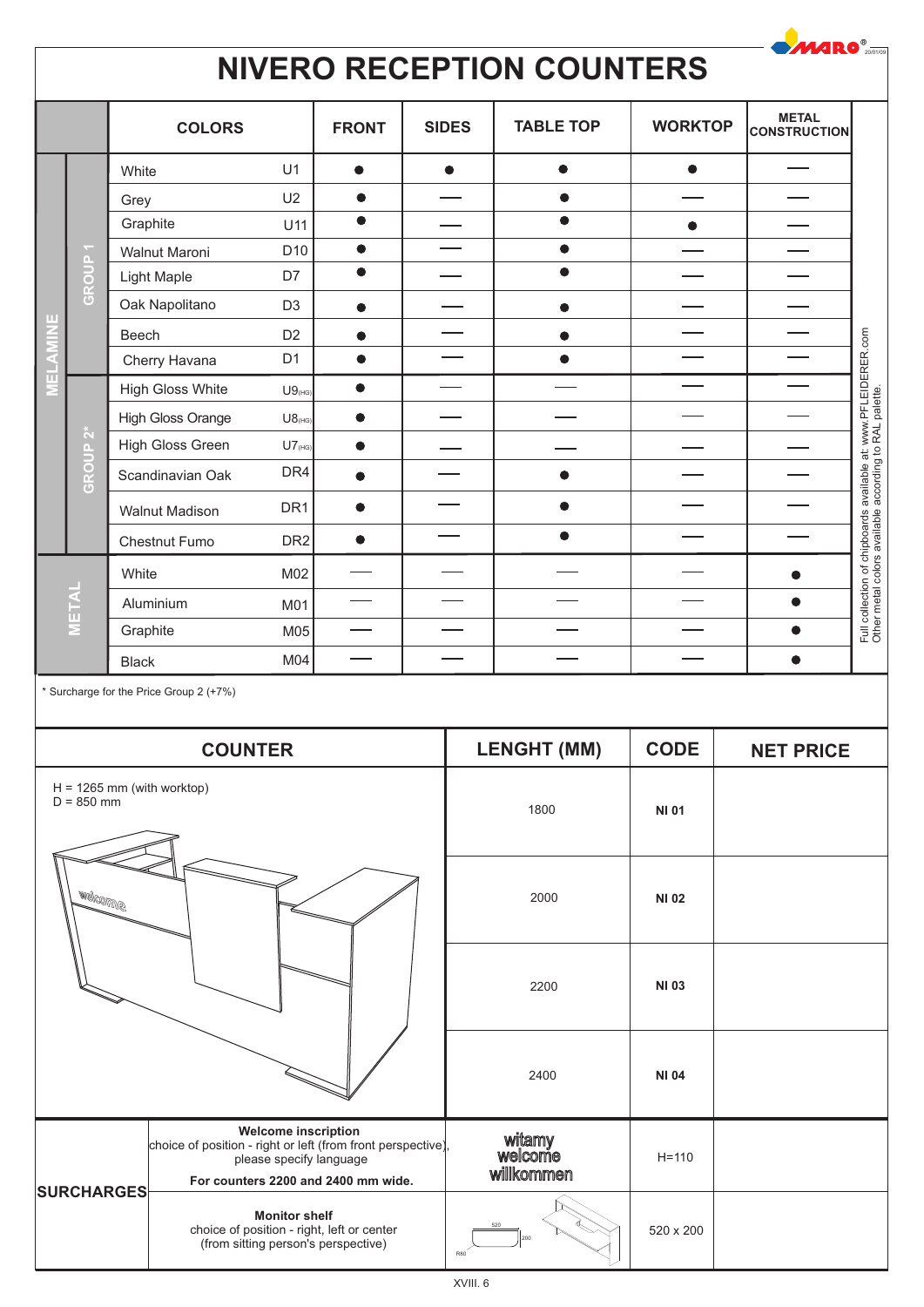

## **MATERIALS AND FEATURES**

**FRONT and SIDES:**

- high-quality E1 chipboard, coated with melamine resin on both sides, 18 mm thick, 2 mm plastic edge with a radius of 3 mm;

### **TABLE TOP:**

- high-quality E1 chipboard, coated with melamine resin on both sides, 18 mm thick,2 mm plastic edge with a radius of 3 mm;supported with a beam;

- table top height - 740 mm;

- ergonomic cable outlet as STANDARD;

- monitor shelf as an OPTION, this option excludes ergonomic cable outlet;

### **WORKTOP:**

- HPL coated 12 mm chipboard - as STANDARD or 12 mm tempered glass as an OPTION;

# METAL CONSTRUCTION

- high quality 20 x 20 mm profile;

### **LED ILLUMINATION:** Cool white LED illumination as an OPTION.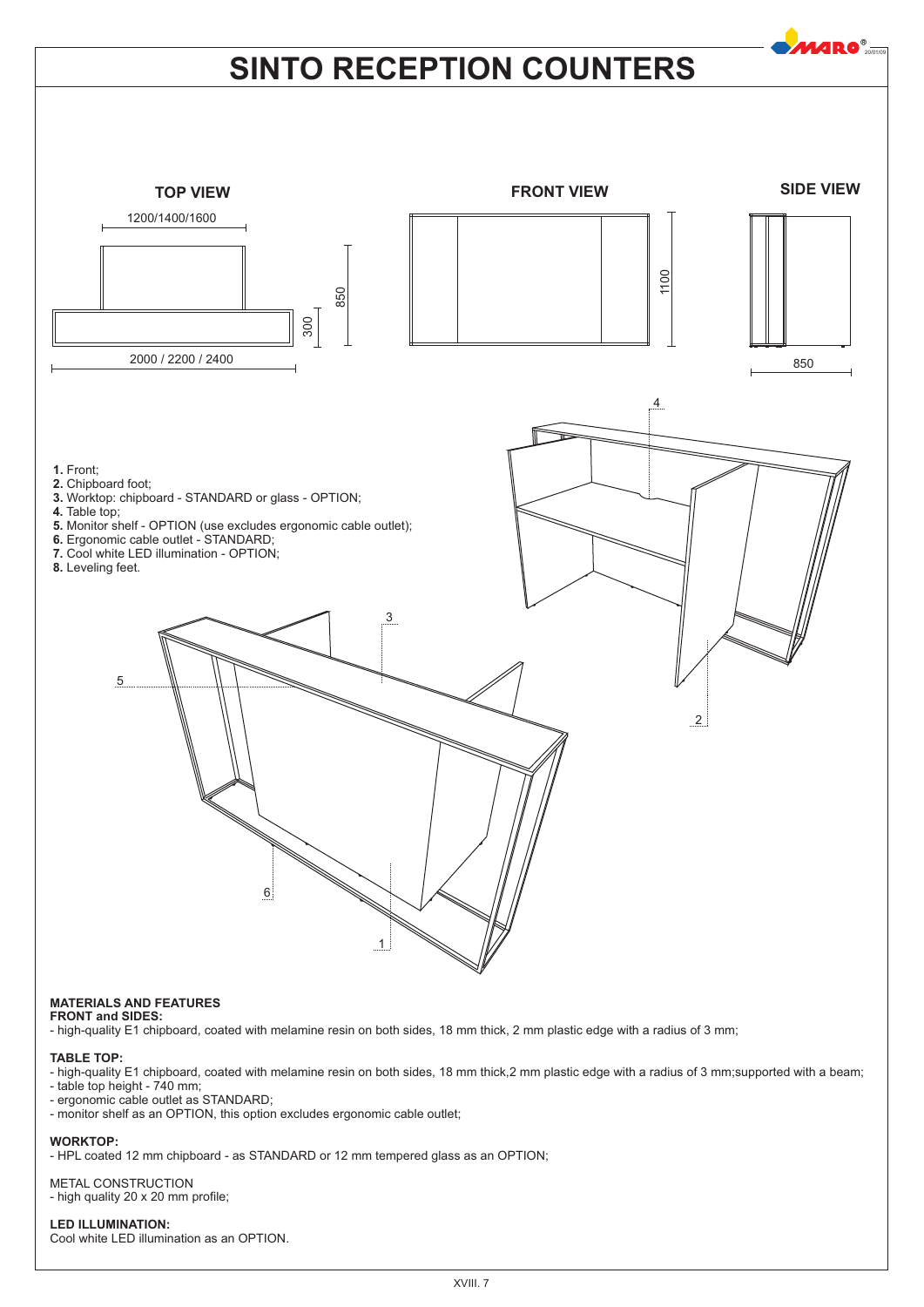| <b>MARO</b> <sup>®</sup><br><b>SINTO RECEPTION COUNTERS</b> |             |                         |                      |                      |                  |                |                                     |                                                                                                                          |
|-------------------------------------------------------------|-------------|-------------------------|----------------------|----------------------|------------------|----------------|-------------------------------------|--------------------------------------------------------------------------------------------------------------------------|
|                                                             |             | <b>COLORS</b>           |                      | <b>FRONT + SIDES</b> | <b>TABLE TOP</b> | <b>WORKTOP</b> | <b>METAL</b><br><b>CONSTRUCTION</b> |                                                                                                                          |
|                                                             |             | White                   | U1                   | $\bullet$            | $\bullet$        | $\bullet$      |                                     |                                                                                                                          |
|                                                             |             | Grey                    | U <sub>2</sub>       |                      |                  |                |                                     |                                                                                                                          |
|                                                             |             | Platinum Grey           | U <sub>6</sub>       |                      |                  | $\bullet$      |                                     |                                                                                                                          |
|                                                             |             | Beige Cashmere          | U10                  |                      |                  | $\bullet$      |                                     |                                                                                                                          |
|                                                             |             | Graphite                | U11                  |                      |                  | $\bullet$      |                                     |                                                                                                                          |
|                                                             | Δ.<br>GROUI | Light Maple             | D7                   |                      |                  |                |                                     |                                                                                                                          |
| ш                                                           |             | Acacia                  | D <sub>11</sub>      |                      |                  | ●              |                                     |                                                                                                                          |
|                                                             |             | Oak Napolitano          | D <sub>3</sub>       |                      |                  |                |                                     |                                                                                                                          |
|                                                             |             | Beech                   | D <sub>2</sub>       |                      |                  |                |                                     |                                                                                                                          |
|                                                             |             | American Oak            | D12                  |                      |                  |                |                                     |                                                                                                                          |
|                                                             |             | Cherry Havana           | D <sub>1</sub>       |                      |                  |                |                                     |                                                                                                                          |
|                                                             |             | Walnut Maroni           | D <sub>10</sub>      |                      |                  |                |                                     |                                                                                                                          |
|                                                             | GROUP 2*    | <b>High Gloss White</b> | $U9$ <sub>(HG)</sub> |                      |                  |                |                                     |                                                                                                                          |
|                                                             |             | High Gloss Orange       | $U8$ <sub>(HG)</sub> |                      |                  |                |                                     |                                                                                                                          |
|                                                             |             | High Gloss Green        | $UT_{(HG)}$          |                      |                  |                |                                     |                                                                                                                          |
|                                                             |             | Scandinavian Oak        | DR4                  |                      |                  |                |                                     |                                                                                                                          |
|                                                             |             | Walnut Madison          | DR <sub>1</sub>      |                      |                  |                |                                     |                                                                                                                          |
|                                                             |             | Chestnut Fumo           | DR <sub>2</sub>      |                      |                  |                |                                     |                                                                                                                          |
|                                                             |             | White                   | M <sub>02</sub>      |                      |                  |                |                                     |                                                                                                                          |
| METAL                                                       |             | Aluminium               | M01                  |                      |                  |                | $\bullet$                           |                                                                                                                          |
|                                                             |             | Graphite                | M <sub>05</sub>      |                      |                  |                | 0                                   |                                                                                                                          |
|                                                             |             | <b>Black</b>            | M <sub>04</sub>      |                      |                  |                |                                     |                                                                                                                          |
|                                                             |             | White Lacobel           |                      |                      |                  |                |                                     | Full collection of chipboards available at: www.PFLEIDERER.com<br>Other metal colors available according to RAL palette. |
| GLASS                                                       |             | <b>Black Lacobel</b>    |                      |                      |                  |                |                                     |                                                                                                                          |

\* Surcharge for the Price Group 2 (+7%)